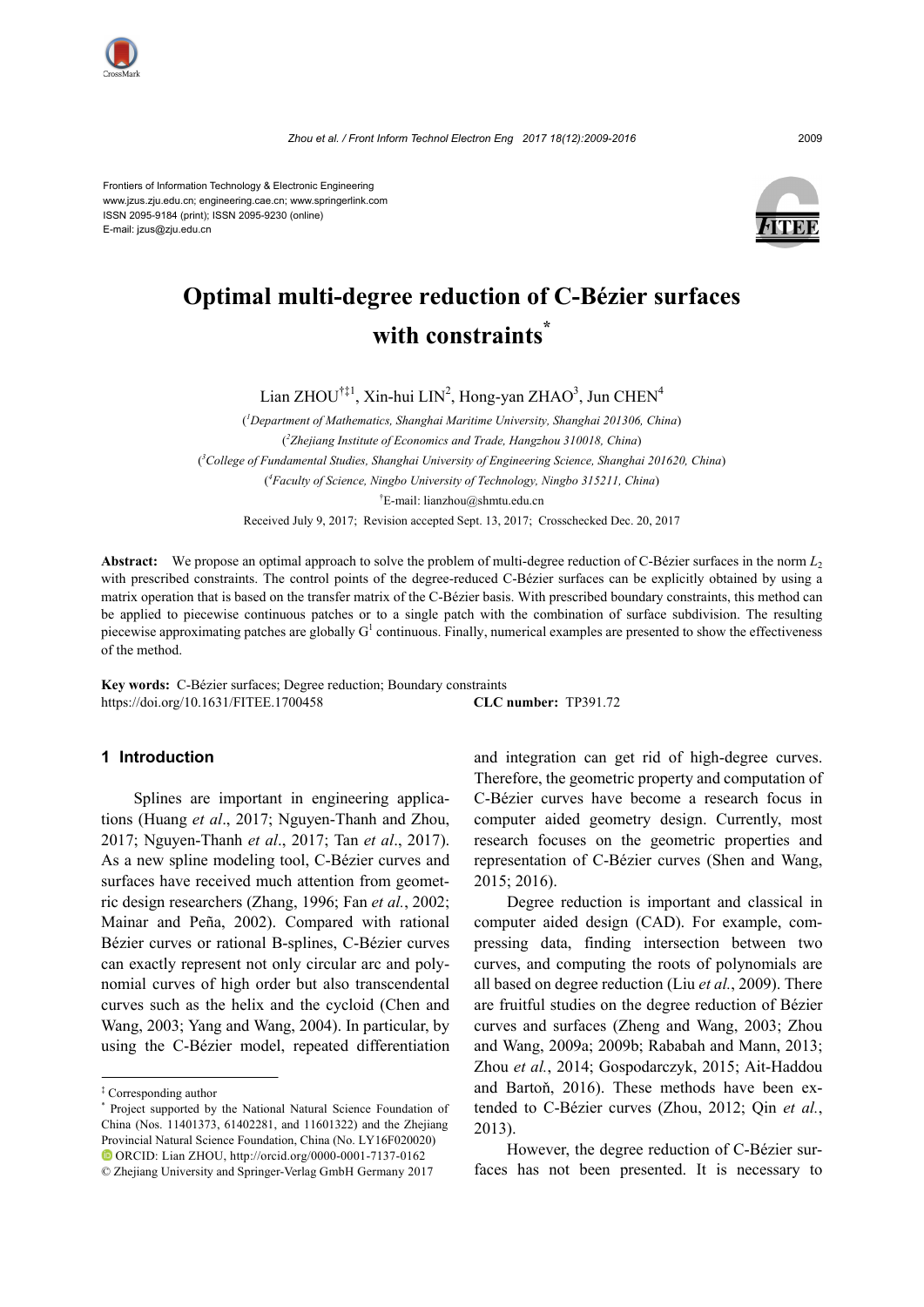develop an ideal algorithm for the degree reduction of C-Bézier surfaces. The ideal algorithm should have the following characteristics: (1) multi-degree reduction at one time; (2) certain constraints; (3) best precision. This paper is a summary of the results of research that aims to address these issues.

To achieve the above objective, we first give the explicit expression of the C-Bézier basis in space *Γn*= span $\{1, t, ..., t^{n-2}, \sin t, \cos t\}$ . Then we present an algorithm for the multi-degree reduction of C-Bézier surfaces in the norm  $L_2$  with prescribed constraints, based on the geometric joining condition. This algorithm aims to fulfill the need for multi-degree reduction of each patch of such a surface, which is piecewise continuous or is formed by combining some sub-surfaces, so that the resulting piecewise approximating surfaces are globally smooth. In this study, we assume that the continuous order is  $G^1$ , which usually appears in engineering applications. The control points of degree-reduced curves or surfaces are determined by some simple matrices. Since these matrices depend only on the degrees before and after degree reduction, we can calculate this series of matrices one time and then store them in a database before degree reduction. By doing this, our method is effective.

#### **2 Preliminaries**

# **2.1 Definition and properties of C-Bézier basis**

Given an angle  $\alpha$ , we define two initial functions

$$
\begin{cases} u_{0,1}(t) = \sin(\alpha - t) / \sin \alpha, \\ u_{1,1}(t) = \sin t / \sin \alpha, \end{cases}
$$
 (1)

where  $t \in [0, \alpha]$ . The C-Bézier basis can be recursively defined by

$$
\begin{cases}\n u_{0,n}(t) = 1 - \int_0^t \delta_{0,n-1} u_{0,n-1}(s) ds, \\
 u_{i,n}(t) = \int_0^t (\delta_{i-1,n-1} u_{i-1,n-1}(s) - \delta_{i,n-1} u_{i,n-1}(s)) ds, \\
 u_{n,n}(t) = \int_0^t \delta_{n-1,n-1} u_{n-1,n-1}(s) ds,\n\end{cases}
$$
\n(2)

where  $\delta_{i,n-1} = \left( \int_0^a u_{i,n-1}(s)ds \right)^{-1}, i = 0,1, ..., n-1.$  $\mathcal{L}_{-1} = \left( \int_0^a u_{i,n-1}(s) ds \right)^{-1}, i = 0,1,...,n-1.$  where  $j = 0,1,...,i-1, 1 \le i \le n.$ 

The C-Bézier basis has the following properties (Chen and Wang, 2003):

**Property 1** (Properties at endpoints)  $u_{0,n}(0)=1$ ,  $u_{n,n}(\alpha)=1$ , and  $u_{i,n}^{(j)}(0) = u_{i,n}^{(l)}(\alpha) = 0$ , where *j*=0, 1, ..., *i*−1, and *l*=0, 1, …, *n*−*i*−1. **Property 2** (Linear independence)  $\{u_{i,n}(t)\}\)$  is a basis.

**Property 3** (Normalization)  $\sum_{i=0} u_{i}$  $\sum_{i=1}^{n} u_{i,n}(t) = 1.$  $\sum_{i=0}^{n} n_{i,n}$  $u_{i,n}(t)$  $\sum_{i=0} u_{i,n}(t) =$ 

## **2.2 Transfer matrix of C-Bézier basis**

We consider the approximation error in the norm *L*2. So, it is necessary to compute the integration

$$
g_{i,j} = \int_0^{\alpha} u_{i,n}(t) u_{j,m}(t) dt.
$$
 (3)

However, it is difficult to obtain the above integration directly, according to the definition of the C-Bézier basis. We introduce a transfer matrix between the *Γ<sup>n</sup>* basis and the C-Bézier basis to derive the integration  $g_{i,j}$  explicitly. The transfer matrix is derived based on Properties 1 and 3.

Based on the linear independence of two bases, the relationship between them can be described as

$$
\begin{cases}\n u_{0,n}(t) = a_{0,0} + \cdots a_{0,n-2}t^{n-2} + a_{0,n-1}\sin t + a_{0,n}\cos t, \\
 u_{1,n}(t) = a_{1,0} + \cdots a_{1,n-2}t^{n-2} + a_{1,n-1}\sin t + a_{1,n}\cos t, \\
 \vdots \\
 u_{n,n}(t) = a_{n,0} + \cdots a_{n,n-2}t^{n-2} + a_{n,n-1}\sin t + a_{n,n}\cos t.\n\end{cases} (4)
$$

Let

$$
T_n(t) = (1, t, \cdots, t^{n-2}, \sin t, \cos t)^T, \tag{5}
$$

$$
\boldsymbol{b}_{i,n} = (a_{i,0}, a_{i,1}, \cdots, a_{i,n})^{\mathrm{T}}, \quad i = 0, 1, \cdots, n. \tag{6}
$$

Then Eq. (4) can be simplified as

$$
u_{i,n}(t) = (\bm{b}_{i,n})^{\mathrm{T}} \cdot \bm{T}_n(t), \quad i = 0, 1, \cdots, n. \tag{7}
$$

According to Property 1, we have

$$
u_{i,n}^{(j)}(0) = (\boldsymbol{b}_{i,n})^{\mathrm{T}} \cdot \boldsymbol{T}_n^{(j)}(0) = 0, \tag{8}
$$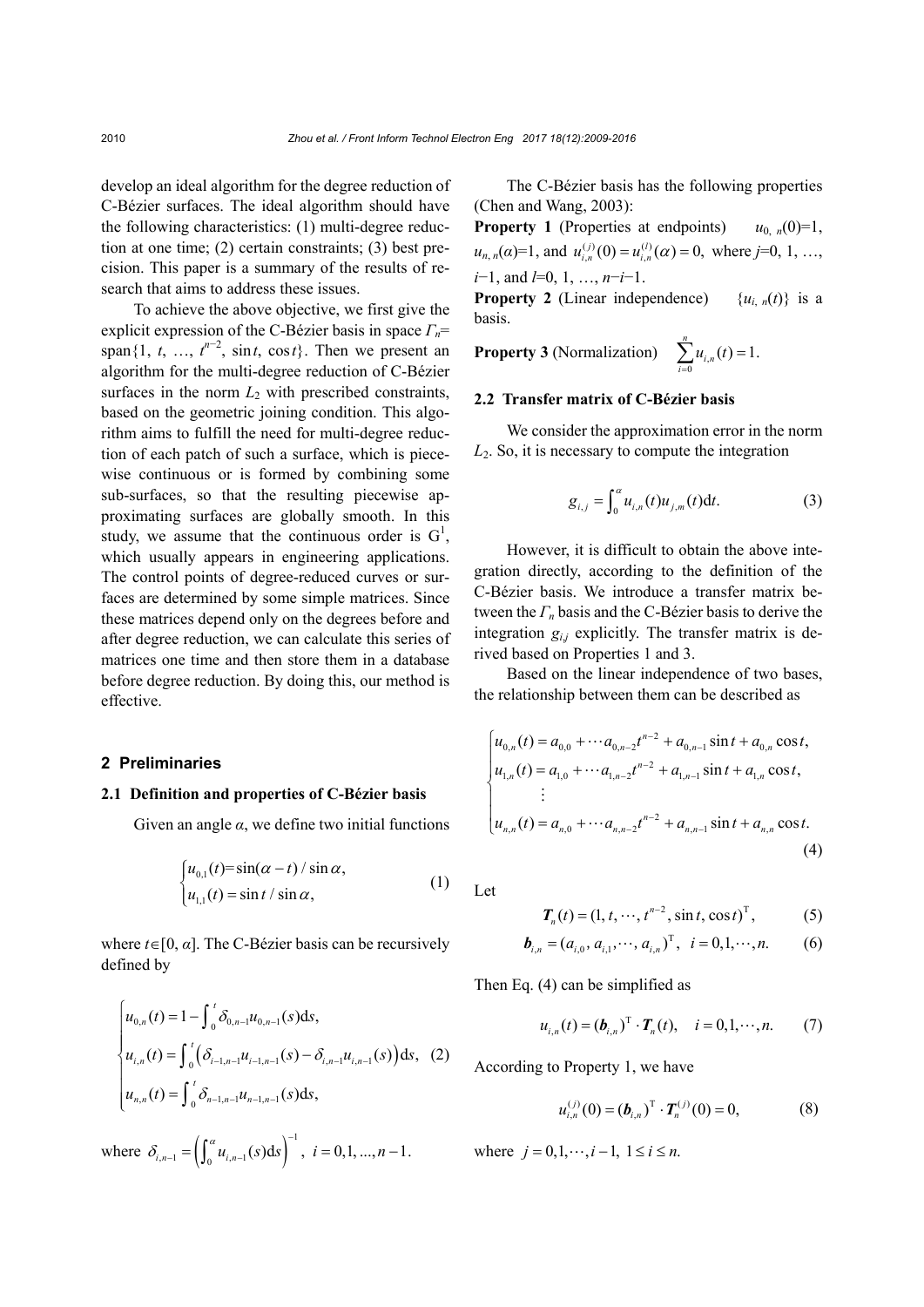$$
u_{i,n}^{(l)}(\alpha) = (\bm{b}_{i,n})^{\mathrm{T}} \cdot \bm{T}_n^{(l)}(\alpha) = 0, \tag{9}
$$

where

$$
l = 0, 1, \dots, n - i - 1, \quad 0 \le i \le n - 1.
$$

Let

$$
A(i) = \begin{cases} \left(T_n^{(0)}(\alpha), \cdots, T_n^{(n-1)}(\alpha)\right), & i = 0, \\ \left(T_n^{(0)}(0), \cdots, T_n^{(i-1)}(0), T_n^{(0)}(\alpha), \cdots, T_n^{(n-i-1)}(\alpha)\right), & 1 \le i \le n-1, \\ \left(T_n^{(0)}(0), T_n^{(1)}(0), \cdots, T_n^{(n-1)}(0)\right), & i = n. \end{cases}
$$
\n
$$
(10)
$$

Then Eqs. (8) and (9) can be rewritten as

$$
(\boldsymbol{b}_{i,n})^{\mathrm{T}} \cdot \boldsymbol{A}(i) = \boldsymbol{0} \,. \tag{11}
$$

The vectors  $T_n^{(k)}(0)$  and  $T_n^{(k)}(\alpha)$  can be calculated as follows:

When 0≤*k*≤*n*–2, we have

$$
T_n^{(k)}(0) = \left(\underbrace{0, 0, \cdots, 0}_{k}, k!, \underbrace{0, 0, \cdots, 0}_{n-2-k}, \sin \frac{k\pi}{2}, \cos \frac{k\pi}{2}\right),
$$
\n(12)

$$
\boldsymbol{T}_{n}^{(k)}(\alpha) = \left(\underbrace{0, 0, \cdots, 0}_{k}, \underbrace{P_{k}^{k}, P_{k+1}^{k}\alpha, P_{k+2}^{k}\alpha^{2}, \cdots, P_{n-2}^{k}\alpha^{n-2-k}}_{n-1-k}, \quad (13)
$$
\n
$$
\sin\left(\alpha + \frac{k\pi}{2}\right), \cos\left(\alpha + \frac{k\pi}{2}\right)\right),
$$

where the arrangement number is

$$
P_j^i = \frac{j!}{(j-i)!}.
$$
 (14)

When *k*=*n*−1 or *n*, we have

$$
T_n^{(k)}(0) = \left(\underbrace{0, \cdots, 0}_{n-1}, \sin \frac{k\pi}{2}, \cos \frac{k\pi}{2}\right), \quad (15)
$$

$$
T_n^{(k)}(\alpha) = \left(\underbrace{0, \cdots, 0}_{n-1}, \sin\left(\alpha + \frac{k\pi}{2}\right), \cos\left(\alpha + \frac{k\pi}{2}\right)\right).
$$
\n(16)

Based on Properties 2 and 3, we obtain

$$
\begin{cases} \sum_{i=0}^{n} a_{i,0} = 1, \\ \sum_{i=0}^{n} a_{i,j} = 0, \quad j = 1, 2, \cdots, n. \end{cases}
$$
(17)

According to Eqs. (11) and (17), we derive

$$
\begin{pmatrix}\n(\boldsymbol{b}_{0,n})^{\mathrm{T}}, (\boldsymbol{b}_{1,n})^{\mathrm{T}}, \cdots, (\boldsymbol{b}_{n,n})^{\mathrm{T}}\n\end{pmatrix}\n\cdot\n\begin{pmatrix}\nA(0) & 0 & \cdots & 0 & I_{n+1} \\
0 & A(1) & \cdots & 0 & I_{n+1} \\
\vdots & \vdots & & \vdots & \vdots \\
0 & 0 & \cdots & A(n) & I_{n+1}\n\end{pmatrix} = L,\n\tag{18}
$$

where 2  $0, \dots, 0, 1, 0, \dots, 0$ .  $n^2 + n$  *n*  $\left($  $=$   $\begin{bmatrix} 0, \cdots, 0, 1, 0, \cdots, 0 \end{bmatrix}$   $\boldsymbol{L} = \left[ \underbrace{0, \cdots, 0}_{m+1}, 1, \underbrace{0, \cdots, 0}_{m+1} \right]$ .  $\boldsymbol{I}_{n+1}$  denotes the

identity matrix of degree *n*+1.

Now the transfer matrix of the C-Bézier basis can be described by the following lemma:

**Lemma 1** The C-Bézier basis of degree *n* can be expressed in basis  $\{1, t, ..., t^{n-2}, \sin t, \cos t\}$  as follows:

$$
\boldsymbol{U}_n(t) = \left(\boldsymbol{T}_n(t)\right)^{\mathrm{T}} \cdot \boldsymbol{B}_n, \tag{19}
$$

where

$$
U_n(t) = (u_{0,n}(t), u_{1,n}(t), \cdots, u_{n,n}(t)), \qquad (20)
$$

$$
\boldsymbol{B}_n = (\boldsymbol{b}_{0,n}, \boldsymbol{b}_{1,n}, \cdots, \boldsymbol{b}_{n,n})_{(n+1)\times(n+1)},
$$
 (21)

$$
\begin{pmatrix}\n(\boldsymbol{b}_{0,n})^{\mathrm{T}}, (\boldsymbol{b}_{1,n})^{\mathrm{T}}, \cdots, (\boldsymbol{b}_{n,n})^{\mathrm{T}}\n\end{pmatrix}\n= L\n\begin{pmatrix}\nA(0) & 0 & \cdots & 0 & I_{n+1} \\
0 & A(1) & \cdots & 0 & I_{n+1} \\
\vdots & \vdots & \vdots & \vdots & \vdots \\
0 & 0 & \cdots & A(n) & I_{n+1}\n\end{pmatrix}^{-1}.
$$
\n(22)

**Remark 1** Although we need to calculate the inverse of a matrix of degree  $(n+1)^2 \times (n+1)^2$  in Eq. (22), it is a sparse matrix. So, we can obtain the transfer matrix easily and store it in a database before degree reduction.

According to Lemma 1, we compute the integration  $g_{i,j} = \int_0^\alpha u_{i,n}(t) u_{j,m}(t) dt$ . Let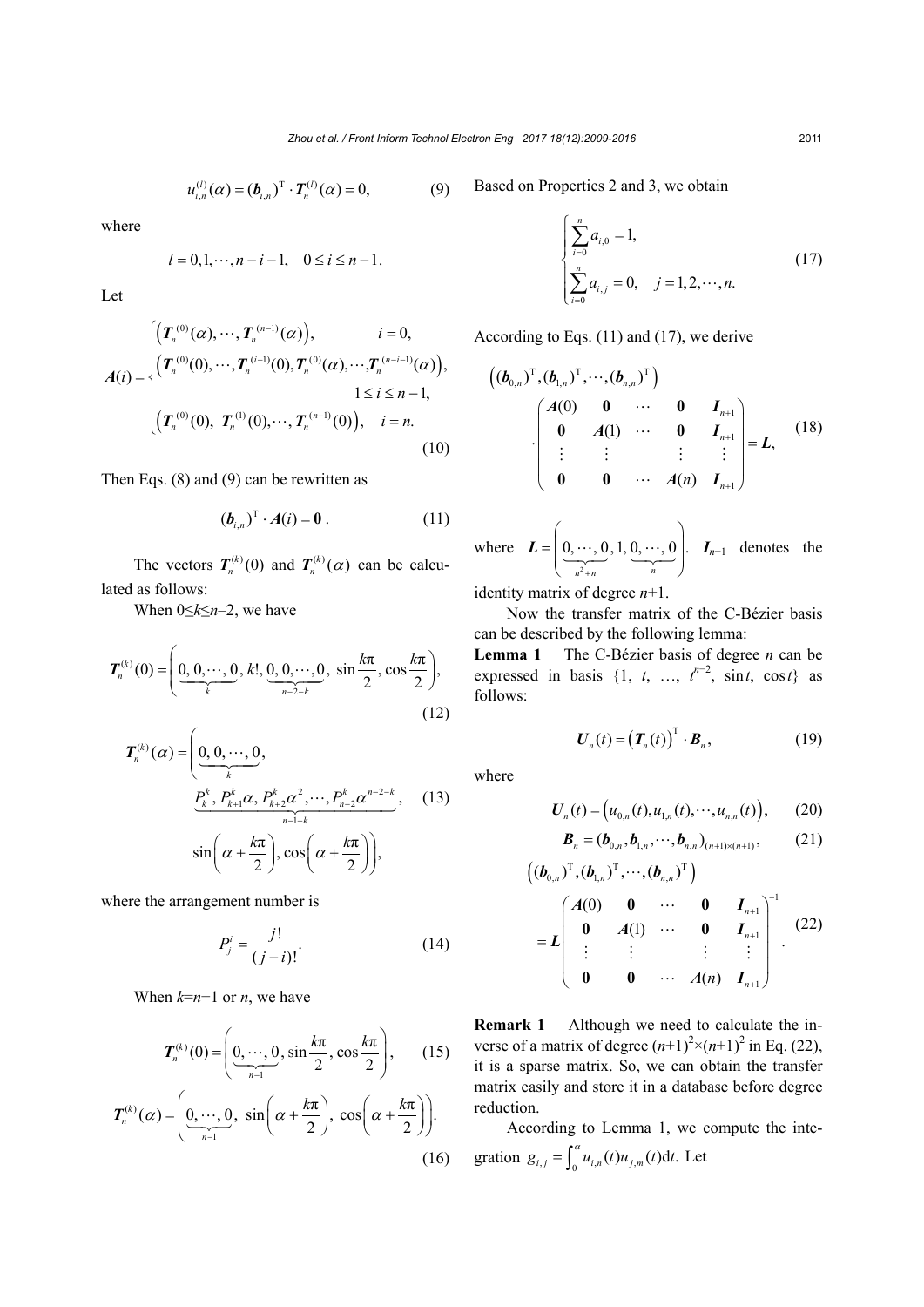$$
A_{n,m} = \int_0^\alpha \left( \boldsymbol{T}_n(t) \right)^{\mathrm{T}} \boldsymbol{T}_m(t) \mathrm{d}t. \tag{23}
$$

Then we have

$$
\mathbf{g}_{i,j} = \boldsymbol{b}_{i,n}^{\mathrm{T}} \boldsymbol{A}_{n,m} \boldsymbol{b}_{j,m}.
$$
 (24)

Now we denote

$$
G_{n,m} = (g_{i,j})_{(n+1)\times(m+1)},
$$
 (25)

which has some good algebra properties.

**Remark 2**  $G_{n,n}$  is invertible because it is a real symmetric positive definite matrix.

**Remark 3**  $G_n$  m depends only on the degrees of the input and output curves.

**Remark 4** We can obtain the coefficients of matrix  $G_{n,m}$  iteratively by the following six integral formulas:

$$
\int_0^{\alpha} t^k dt = \frac{1}{k+1} \alpha^{k+1},
$$
 (26)

$$
\int_0^\alpha \sin t \cos t dt = \frac{\sin^2 \alpha}{2},\tag{27}
$$

$$
\int_0^\alpha \sin^2 t dt = \frac{\alpha - \sin \alpha \cos \alpha}{2},\qquad(28)
$$

$$
\int_0^a \cos^2 t dt = \frac{\alpha + \sin \alpha \cos \alpha}{2},
$$
 (29)

$$
\int_0^\alpha t^k \sin t dt = -\alpha^k \cos \alpha + k \int_0^\alpha t^{k-1} \cos t dt, \quad (30)
$$

$$
\int_0^\alpha t^k \cos t dt = \alpha^k \sin \alpha - k \int_0^\alpha t^{k-1} \sin t dt. \qquad (31)
$$

# **2.3 G<sup>1</sup> -continuity splicing of C-Bézier surfaces**

It is difficult to describe a complex surface using a single C-Bézier surface. A better way is to describe it using two or more patches. In engineering,  $G<sup>1</sup>$ -continuity is a basic requirement between the patches with the same tangent plane along their common boundary.

Denote two C-Bézier surfaces with degrees *n*×*m* and *n*×*l*, respectively, as

$$
\boldsymbol{P}_{1}(s,t) = \sum_{i=0}^{n} \sum_{j=0}^{m} \boldsymbol{p}_{i,j}^{1} u_{i,n}(s) u_{j,m}(t), \qquad (32)
$$

$$
\boldsymbol{P}_{2}(s,t) = \sum_{i=0}^{n} \sum_{j=0}^{l} \boldsymbol{p}_{i,j}^{2} u_{i,n}(s) u_{j,l}(t), \qquad (33)
$$

where 0≤*α*≤π, 0≤*s*, and *t*≤*α*.

**Lemma 2** A necessary condition for the  $G<sup>1</sup>$ continuity condition of two C-Bézier surfaces in the *t* direction is

$$
\boldsymbol{p}_{0,j}^2 = \boldsymbol{p}_{n,j}^1, \tag{34}
$$

$$
(\boldsymbol{p}_{1,j}^2 - \boldsymbol{p}_{0,j}^2) = \chi(\boldsymbol{p}_{n,j}^1 - \boldsymbol{p}_{n-1,j}^1),
$$
 (35)

where  $\chi > 0$  and *j*=0, 1, ..., *n*.

**Remark 5** Lemma 2 indicates that C-Bézier surfaces have the same  $G<sup>1</sup>$  joining condition as Bézier surfaces.

#### **3 Degree reduction of C-Bézier surfaces**

Given control points  $\{p_{i,j}\}\$  and shape parameter  $\alpha$ , a degree *n*×*m* tensor product C-Bézier surface can be expressed as

$$
\boldsymbol{P}(s,t) = \sum_{i=0}^{n} \sum_{j=0}^{m} \boldsymbol{p}_{i,j} u_{i,n}(s) u_{j,m}(t), \qquad (36)
$$

where

$$
0\leq \alpha\leq \pi,\ 0\leq s,t\leq \alpha.
$$

The unconstrained multi-degree reduction of surface  $P(s, t)$  is to find a degree  $n_1 \times m_1$  ( $n_1 \le n, m_1 \le m$ ) C-Bézier surface

$$
\mathbf{Q}(s,t) = \sum_{i=0}^{n_1} \sum_{j=0}^{m_1} \mathbf{q}_{i,j} u_{i,n_i}(s) u_{j,m_i}(t),
$$
(37)

with the same shape parameter  $\alpha$ , such that the distance  $\varepsilon$  between these two surfaces in the norm  $L_2$ reaches a minimum, where

$$
\varepsilon = \int_0^{\alpha} \int_0^{\alpha} \left\| \boldsymbol{P}(s,t) - \boldsymbol{Q}(s,t) \right\|^2 \, \mathrm{d}s \mathrm{d}t. \tag{38}
$$

#### **3.1 Constrained control points determination**

The unconstrained degree reduction of C-Bézier surfaces has one limitation. If we start with several smoothly joined C-Bezier patches and apply degree reduction to each patch, gaps might arise along the boundary. Furthermore, we cannot derive continuous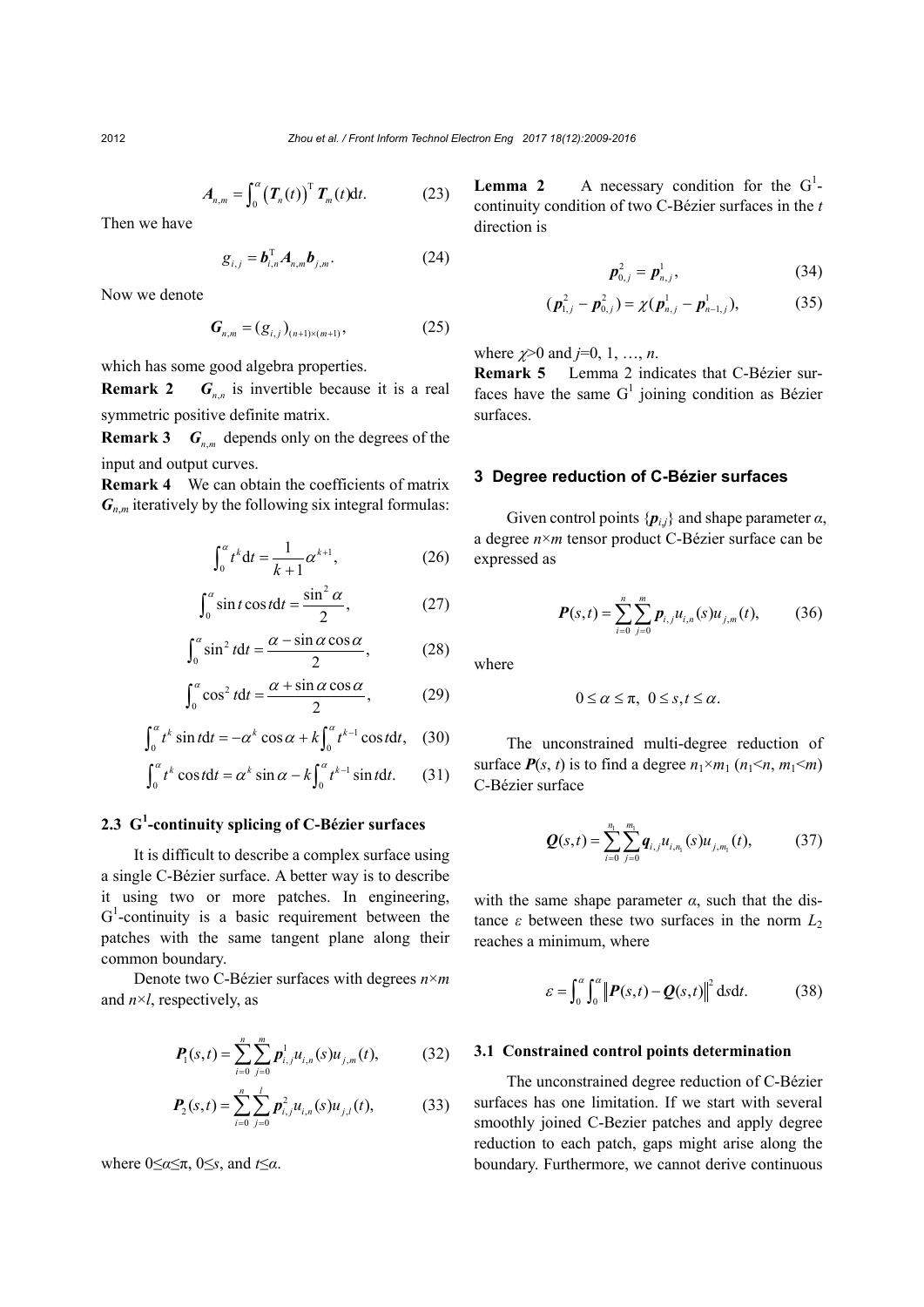approximating patches from the original surface within a user-prescribed tolerance since this method cannot be combined with surface subdivision. So, we need some constraints to smooth the degree-reduced surfaces. In Fig. 1, the control points of the four boundaries of degree-reduced surfaces can be determined by the user's design.



**Fig. 1 Control grid of one C-Bézier surface with boundary constraints**

In this study, we assume the  $G^1$ -continuity joining condition of two surfaces. Based on Lemma 2, we can determine the common boundary of the degreereduced surfaces and its derivation of the boundary. Fig. 2 is a control net of a degree-reduced surface, which is combined with two C-Bézier surfaces that have boundary  $G^1$ -continuity. The thick line denotes the control net of the boundary. The thick dots denote the constrained control points, which are determined by the  $G^1$ -continuity condition and the assigned boundaries. Here, we denote these two surfaces as left degree  $n \times m$  surface and right degree  $n \times l$  surface, respectively.



**Fig. 2 Control grid of two G<sup>1</sup> joined C-Bézier surfaces with boundary constraints**

#### **3.2 Unconstrained control points determination**

In Fig. 2, the thick dots along the boundaries have been determined based upon the prescribed constraints. First, we determine the unconstrained control points of the degree-reduced left surface. Next, we deal with the right surface in a similar way. Then we need to derive the internal control points  ${q_i}$  (*i*=1, 2, …, *n*<sub>1</sub>−1; *j*=1, 2, …, *m*<sub>1</sub>−2) such that the approximation error is minimized. After subtracting the determined term from the original surface  $P(s, t)$ , we obtain a new surface

$$
\boldsymbol{R}(s,t) = \boldsymbol{U}_n(s)\boldsymbol{P}\big(\boldsymbol{U}_m(t)\big)^{\mathrm{T}} - \boldsymbol{U}_{n_1}(s)\overline{\boldsymbol{Q}}\big(\boldsymbol{U}_{m_1}(t)\big)^{\mathrm{T}} \n= \boldsymbol{U}_n(s)\boldsymbol{P}\big(\boldsymbol{U}_m(t)\big)^{\mathrm{T}} - \big(\boldsymbol{T}_{n_1}(s)\big)^{\mathrm{T}}\boldsymbol{B}_{n_1}\overline{\boldsymbol{Q}}(\boldsymbol{B}_{m_1})^{\mathrm{T}}\boldsymbol{T}_{m_1}(t) \tag{39} \n= \boldsymbol{U}_n(s)\boldsymbol{R}\big(\boldsymbol{U}_m(t)\big)^{\mathrm{T}},
$$

where

$$
P = (p_{i,j})_{(n+1)\times(m+1)},
$$
\n
$$
\overline{Q} = \begin{pmatrix}\nq_{0,0} & q_{0,1} & \cdots & q_{0,m_1-1} & q_{0,m_1} \\
q_{1,0} & 0 & \cdots & q_{1,m_1-1} & q_{1,m_1} \\
\vdots & \vdots & & \vdots & \vdots \\
q_{n_1-1,0} & 0 & \cdots & q_{n_1-1,m_1-1} & q_{n_1-1,m_1} \\
q_{n_1,0} & q_{n_1,1} & \cdots & q_{n_1,m_1-1} & q_{n_1,m_1}\n\end{pmatrix}, (40)
$$
\n
$$
R = (r_{i,j})_{(n+1)\times(m+1)}
$$
\n
$$
= P - (B_n)^{-1} E_1 B_n \overline{Q} (B_{m_1})^T (E_2)^T (B_{m_1}^T)^{-1}, (41)
$$

where the degree-raised matrices

$$
E_1 = \begin{pmatrix} I_{n_1-1} & 0 \\ 0 & 0 \\ 0 & I_2 \end{pmatrix}_{(n+1)\times(n_1+1)}
$$
(42)

 $u_1 \rightarrow u_1$ ,  $2 \rightarrow u_1$ 

and

$$
E_2 = \begin{pmatrix} I_{m_1-1} & 0 \\ 0 & 0 \\ 0 & I_2 \end{pmatrix}_{(m+1)\times(m_1+1)}
$$
(43)

satisfy

$$
\left(\boldsymbol{T}_{n_1}(s)\right)^{\mathrm{T}}=\left(\boldsymbol{T}_n(s)\right)^{\mathrm{T}}\boldsymbol{E}_1\tag{44}
$$

and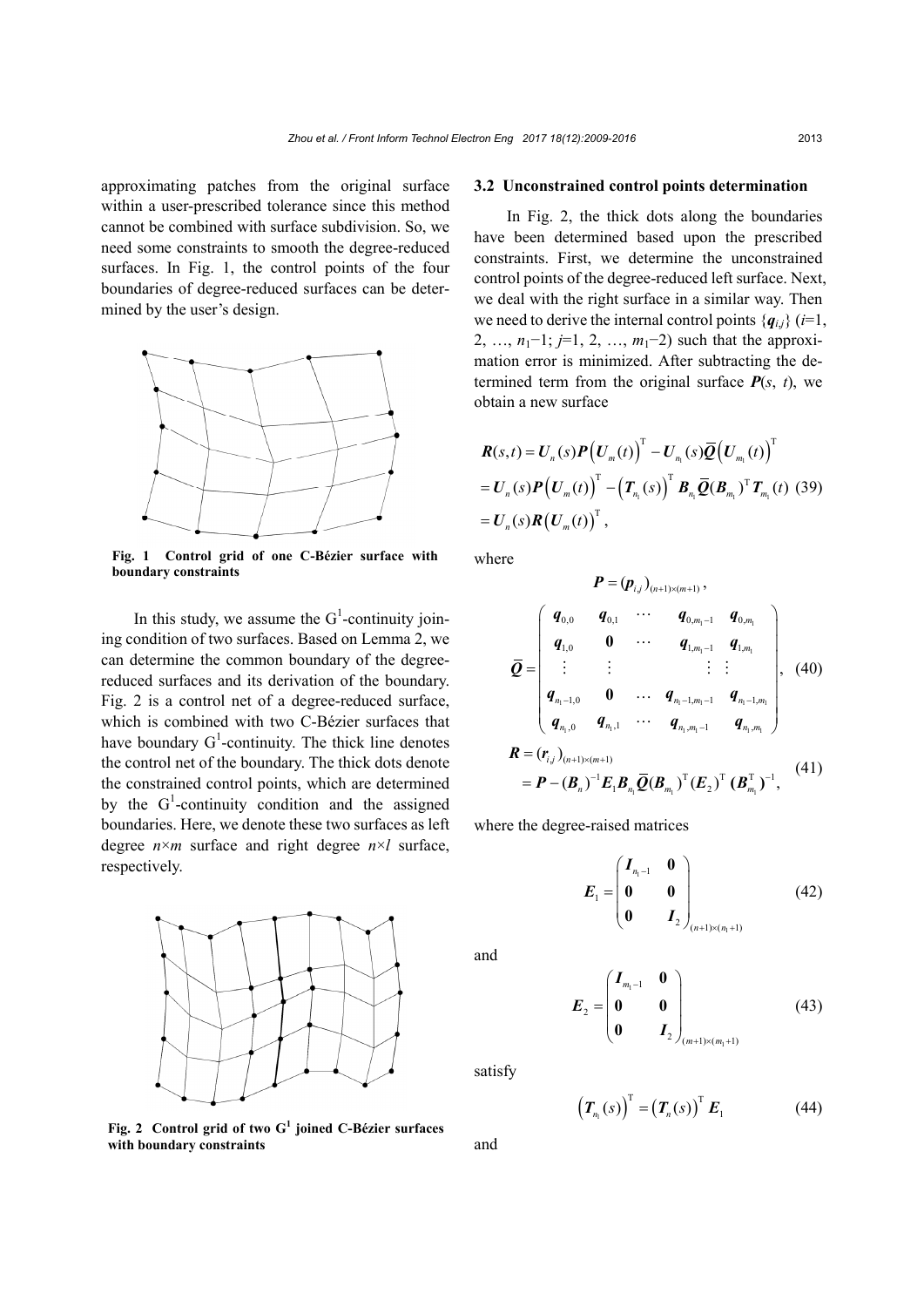$$
\left(\boldsymbol{T}_{m_1}(t)\right)^{\mathrm{T}}=\left(\boldsymbol{T}_m(t)\right)^{\mathrm{T}}\boldsymbol{E}_2, \qquad (45)
$$

respectively. According to Eq. (41), the approximation error, expressed as Eq. (38), can be rewritten as

$$
\varepsilon = \int_0^{\alpha} \int_0^{\alpha} \left\| \sum_{i=0}^n \sum_{j=0}^m r_{ij} u_{i,n}(s) u_{j,m}(t) - \sum_{i=1}^{n_1 - 1} \sum_{j=1}^{m_1 - 2} q_{i,j} u_{i,n_i}(s) u_{j,m_i}(t) \right\|^2 ds dt.
$$
 (46)

Taking the partial derivative of Eq. (46) with respect to  $q_{i,j}$  ( $i=1, 2, ..., n_1-1; j=1, 2, ..., m_1-2$ ) and setting the derivative equal to zero, we obtain

$$
\int_0^{\alpha} \int_0^{\alpha} u_{i,n_i}(s) u_{j,m_i}(t) \left( \sum_{i=0}^n \sum_{j=0}^m r_{i,j} u_{i,n}(s) u_{j,m}(t) - \sum_{i=1}^{n_i-1} \sum_{j=1}^{m_i-2} q_{i,j} u_{i,n_i}(s) u_{j,m_i}(t) \right) ds dt = 0.
$$
\n(47)

Denote index sets

$$
\Lambda^n = \{0, 1, \cdots, n\}, \ \Lambda^m = \{0, 1, \cdots, m\}, \qquad (48)
$$

$$
\Lambda^{n_1} = \{1, 2, \cdots, n_1 - 1\}, \ \Lambda^{m_1} = \{1, 2, \cdots, m_1 - 2\}, \ \ (49)
$$

and let

$$
A = G(\Lambda^{n_1}; \Lambda^n), \quad B = G(\Lambda^m; \Lambda^{m_1}), \quad (50)
$$

$$
C = G(A^{n_1}; A^{n_1}), \ D = G(A^{m_1}; A^{m_1}). \qquad (51)
$$

Then Eq. (47) can be rewritten as follows:

$$
ARB = C\tilde{Q}D\,,\tag{52}
$$

where

$$
\tilde{\mathbf{Q}} = (\mathbf{q}_{i,j})_{(n_1-1)\times(m_1-2)},
$$
\n
$$
i = 1, 2, \cdots, n_1 - 1, \quad j = 1, 2, \cdots, m_1 - 2.
$$
\n(53)

Obviously, *C* and *D* are both positive definite matrices sand thus are invertible. Hence, the distance *ε* is minimized by choosing

$$
\tilde{Q} = C^{-1} ARBD^{-1}.
$$
 (54)

Substituting Eq. (41) into Eq. (54), we obtain the

control points of the degree-reduced left surface:

$$
\tilde{Q} = C^{-1}A(P - (B_n)^{-1}E_1B_{n_1}\overline{Q}(B_{m_1})^{\mathrm{T}} \qquad (55)
$$

$$
\cdot (E_2)^{\mathrm{T}} (B_m^{\mathrm{T}})^{-1} B D^{-1}.
$$

The right surface shown in Fig. 2 can be handled in the same way. Then, we derive the two degreereduced surfaces with  $G^1$ -continuity along the common boundary.

#### **3.3 Examples**

For one single surface, we can first determine the control points of four boundaries as shown in Fig. 1, and then derive the internal control points. In Example 1, we perform the degree reduction of four boundaries using the degree reduction of curves method described by Zhou (2012). Then let the control points  $q_{i,m-1}$  (*i*=1, 2, …, *n*<sub>1</sub>−1) in Eq. (47) be **0**. Thus, according to Eq. (55), we can obtain the degree-reduced surfaces. To show the effectiveness of the approximation, we introduce error surface  $\|\boldsymbol{P}(s,t) - \boldsymbol{Q}(s,t)\|$ , which is defined by the *l*<sub>2</sub>-norm.

**Example 1** The degree of a C-Bézier surface is deduced from  $5 \times 5$  to  $3 \times 3$  with assigned boundaries. The approximation error is 0.1315 in Fig. 3.

**Example 2** The degree of two C-Bézier surfaces is deduced from  $6\times 6$  to  $3\times 3$  with boundary  $G<sup>1</sup>$ . continuity. The boundaries of the two degree-reduced surfaces are obtained using the method described by Zhou (2012) with  $G^1$ -continuity in Fig. 4.

#### **4 Conclusions**

In this study, we present an optimal method for the degree reduction of C-Bézier surfaces. We calculate the transfer matrix of the C-Bézier basis in space  $\{1, t, \ldots, t^{n-2}, \sin t, \cos t\}$ . The constrained multidegree reduction of C-Bézier surfaces is explicitly derived in matrix form (Eq. (55)). The transfer matrix  **in Eq. (22) is large but sparse. In particular, it de**pends only on the degrees of both the original and the degree-reduced surface. That is, we can calculate this series of matrices beforehand and store them in a database for use at any time. So, the calculation of degree reduction is simple and quick. Numerical examples show that our method is effective.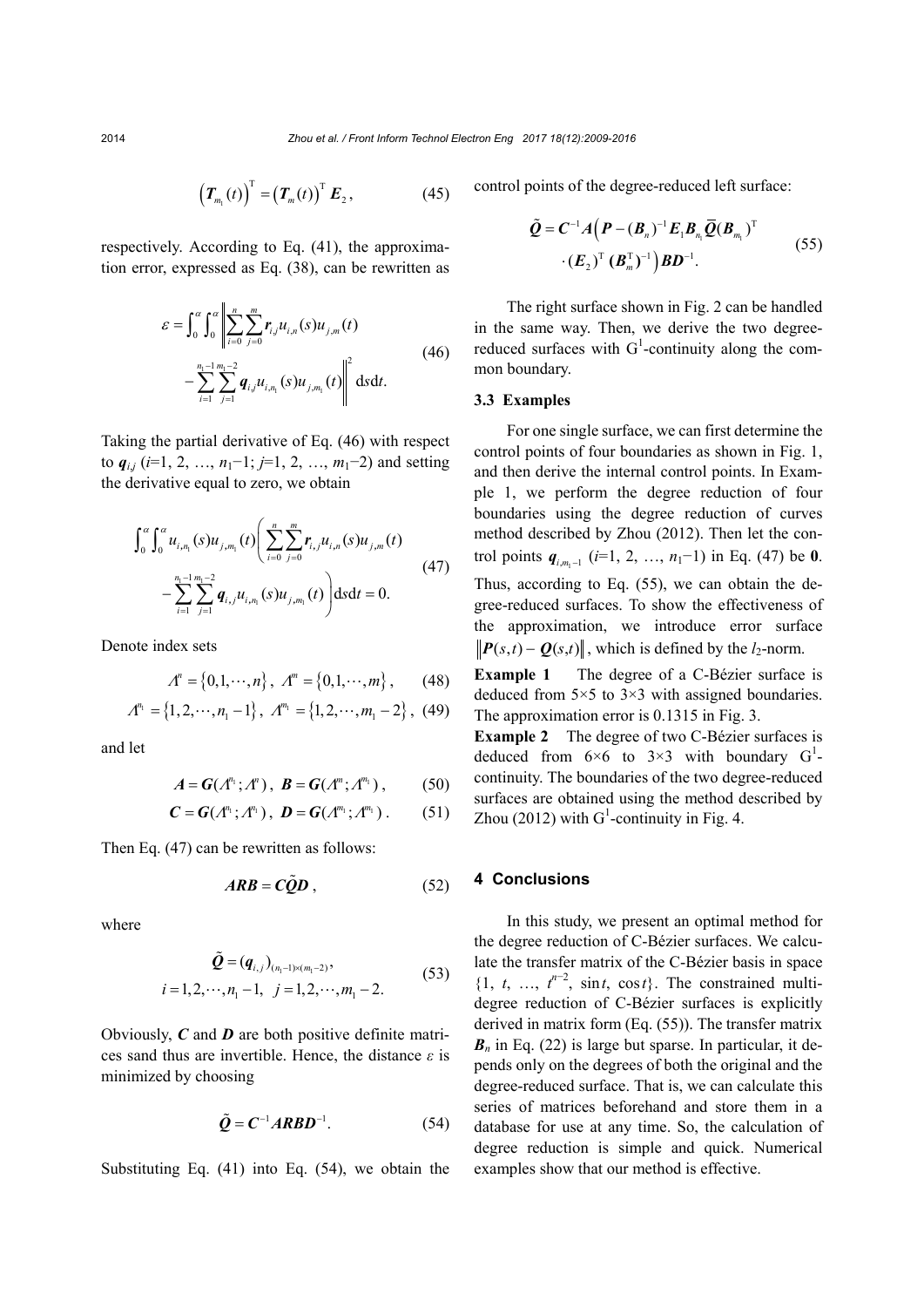

**Fig. 3 The original surface of degree 5×5 (a), 3×3 degreereduced surface (b), and error surface (c)**

 $3<sub>3</sub>$  $(c)$ 

We consider the  $G^1$ -continuity along the common boundary of two patches. The resulting degreereduced surfaces can keep  $G<sup>1</sup>$  continuous globally. In fact, our method can be generalized to cases with higher continuity such as  $C^1$ ,  $G^1$ ,  $C^2$ ,  $G^2$ —we just need to modify the boundary control points in Eq. (40) to deal with higher continuity.

Degree reduction is often used in CAD systems

10 5 0 -5  $\Omega$  $6$  $\overline{8}$  $10$  $12$  $14$ (a) 10 5  $\Omega$  $-5$  7  $\boldsymbol{8}$  $10$ 8  $12$  $14$ (b)

**Fig. 4 Two G<sup>1</sup> joined degree 6×6 C-Bézier surfaces (a) and two G<sup>1</sup> joined 3×3 degree-reduced surfaces with boundary constraints (b)**

with degree limitation. Our method is useful for transferring and compressing product model data.

We deal with tensor product C-Bézier surfaces in this study. We will focus on the degree reduction of triangular surfaces in future work.

#### **References**

- Ait-Haddou, R., Bartoň, M., 2016. Constrained multi-degree reduction with respect to Jacobi norms. *Comput*. *Aided Geom*. *Des*., **42**:23-30.
	- https://doi.org/10.1016/j.cagd.2015.12.003
- Chen, Q.Y., Wang, G.Z., 2003. A class of Bézier-like curves. *Comput*. *Aided Geom*. *Des*., **20**(1):29-39. https://doi.org/10.1016/S0167-8396(03)00003-7 Fan, J.H., Wu, Y.J., Lin, X., 2002. Subdivision algorithm and
- G<sup>1</sup> condition for C-Bézier curves. *J*. *Comput*. *Aided Des*. *Comput*. *Graph*., **14**(5):421-424 https://doi.org/10.3321/j.issn:1003-9775.2002.05.009
- Gospodarczyk, P., 2015. Degree reduction of Bézier curves with restricted control points area. *Comput*. *Aided Des*., **62**:143-151. https://doi.org/10.1016/j.cad.2014.11.009
- Huang, J.Z., Nguyen-Thanh, N., Zhou, K., 2017. Extended isogeometric analysis based on Bézier extraction for the